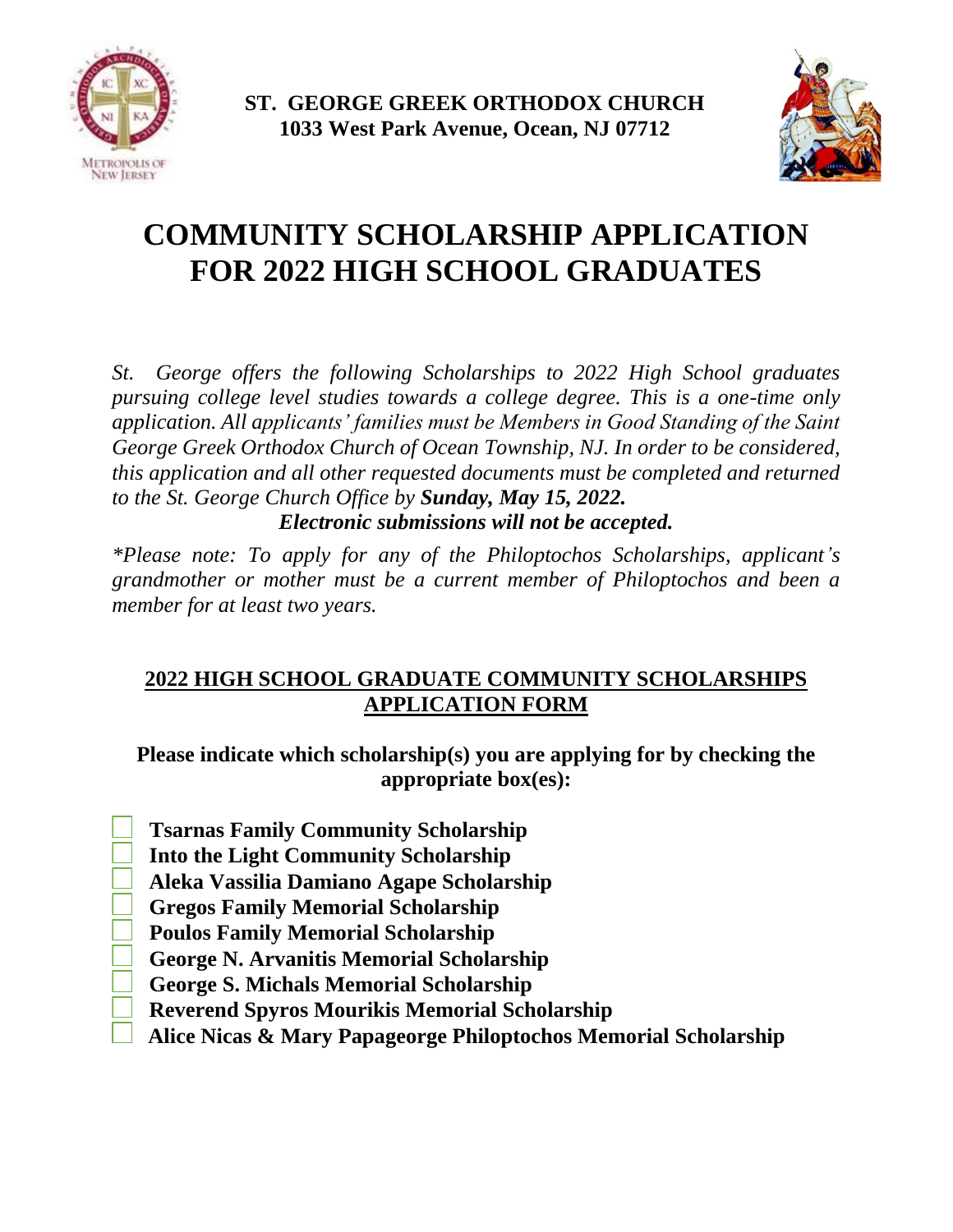



#### PERSONAL INFORMATION: I.

|                                         | (Last)                                                                                                                  |      | (First)                                                                                                                                                                                                                              | (Middle I.)                                                                                                                               |
|-----------------------------------------|-------------------------------------------------------------------------------------------------------------------------|------|--------------------------------------------------------------------------------------------------------------------------------------------------------------------------------------------------------------------------------------|-------------------------------------------------------------------------------------------------------------------------------------------|
| <b>HOME ADDRESS:</b>                    |                                                                                                                         |      | <u>and the control of the control of the control of the control of the control of the control of the control of the control of the control of the control of the control of the control of the control of the control of the con</u> |                                                                                                                                           |
|                                         | (Zip Code)                                                                                                              |      |                                                                                                                                                                                                                                      | (Telephone Number)                                                                                                                        |
| <b>DATE OF BIRTH:</b>                   |                                                                                                                         |      | AGE: ________                                                                                                                                                                                                                        |                                                                                                                                           |
| Father's Name:                          | the control of the control of the control of the control of the control of the control of                               |      |                                                                                                                                                                                                                                      |                                                                                                                                           |
| Mother's Name:                          |                                                                                                                         |      |                                                                                                                                                                                                                                      |                                                                                                                                           |
| Brothers & Sisters Names:<br>Names:     |                                                                                                                         | Age: | Grade:                                                                                                                                                                                                                               | School:                                                                                                                                   |
|                                         | the control of the control of the control of the control of the control of the control of the control of the control of |      |                                                                                                                                                                                                                                      | the control of the control of the control of the control of<br>the control of the control of the control of the control of the control of |
| II.                                     | <b>HIGH SCHOOL INFORMATION:</b>                                                                                         |      |                                                                                                                                                                                                                                      |                                                                                                                                           |
| List High School (s) Attended:<br>Name: | Address:                                                                                                                |      | Dates:                                                                                                                                                                                                                               | Graduation:                                                                                                                               |

List High School activities in which you have been involved in and years:

List any honors and/or awards you received during high school years: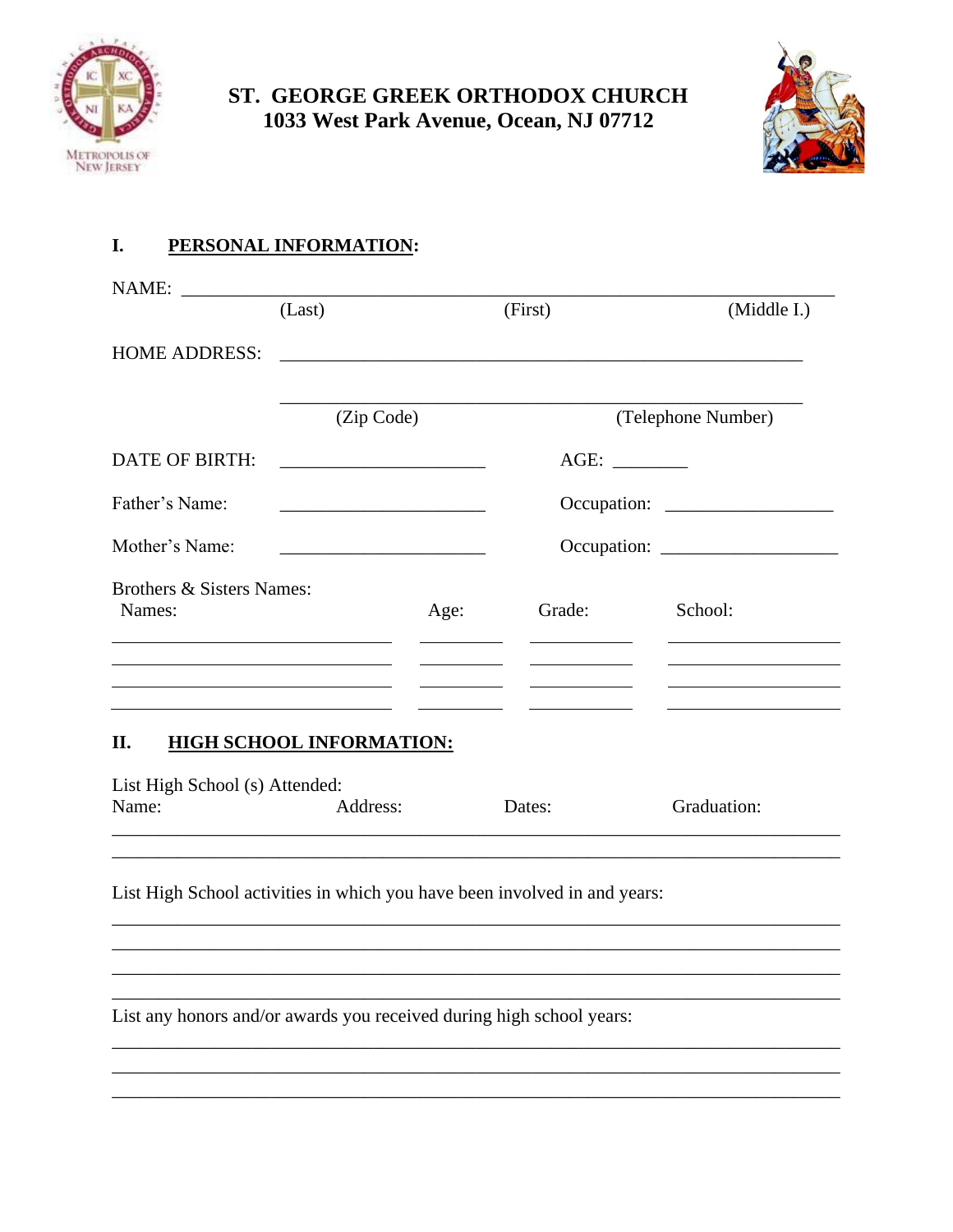



List any community or other activities in which you have been involved (not including school or church):

\_\_\_\_\_\_\_\_\_\_\_\_\_\_\_\_\_\_\_\_\_\_\_\_\_\_\_\_\_\_\_\_\_\_\_\_\_\_\_\_\_\_\_\_\_\_\_\_\_\_\_\_\_\_\_\_\_\_\_\_\_\_\_\_\_\_\_\_\_\_\_\_\_\_\_\_\_\_ \_\_\_\_\_\_\_\_\_\_\_\_\_\_\_\_\_\_\_\_\_\_\_\_\_\_\_\_\_\_\_\_\_\_\_\_\_\_\_\_\_\_\_\_\_\_\_\_\_\_\_\_\_\_\_\_\_\_\_\_\_\_\_\_\_\_\_\_\_\_\_\_\_\_\_\_\_\_

#### **III. TRANSCRIPTS:**

Please attach copies of your high school transcripts including your grades, courses of study, standing in class and SAT scores and/or Achievement Tests.

### **IV. CHURCH INFORMATION:**

List all Church Organizations in which you have participated. GOYA, SUNDAY SCHOOL, etc.

| Organization | Number of Years | Office Held (if applicable) |
|--------------|-----------------|-----------------------------|
|              |                 |                             |

Which of these have you attended on a regular basis? (Check all that apply.)

| <b>Worship Services</b> | Greek School |  |
|-------------------------|--------------|--|
| <b>Sunday School</b>    | GOYA         |  |
| Altar Boy               | Choir        |  |
| Other                   |              |  |

### **V. COLLEGE PLANS:**

What do you plan for your major field of study? \_\_\_\_\_\_\_\_\_\_\_\_\_\_\_\_\_\_\_\_\_\_\_\_\_\_\_\_\_\_\_\_\_

Secondary field of study or minors?

What profession are you contemplating? \_\_\_\_\_\_\_\_\_\_\_\_\_\_\_\_\_\_\_\_\_\_\_\_\_\_\_\_\_\_\_\_\_\_\_\_\_\_\_\_\_\_\_\_

\_\_\_\_\_\_\_\_\_\_\_\_\_\_\_\_\_\_\_\_\_\_\_\_\_\_\_\_\_\_\_\_\_\_\_\_\_\_\_\_\_\_\_\_\_\_\_\_\_\_\_\_\_\_\_\_\_\_\_\_\_\_\_\_\_\_\_\_\_\_\_\_\_\_\_\_\_\_

\_\_\_\_\_\_\_\_\_\_\_\_\_\_\_\_\_\_\_\_\_\_\_\_\_\_\_\_\_\_\_\_\_\_\_\_\_\_\_\_\_\_\_\_\_\_\_\_\_\_\_\_\_\_\_\_\_\_\_\_\_\_\_\_\_\_\_\_\_\_\_\_\_\_\_\_\_\_

\_\_\_\_\_\_\_\_\_\_\_\_\_\_\_\_\_\_\_\_\_\_\_\_\_\_\_\_\_\_\_\_\_\_\_\_\_\_\_\_\_\_\_\_\_\_\_\_\_\_\_\_\_\_\_\_\_\_\_\_\_\_\_\_\_\_\_\_\_\_\_\_\_\_\_\_\_\_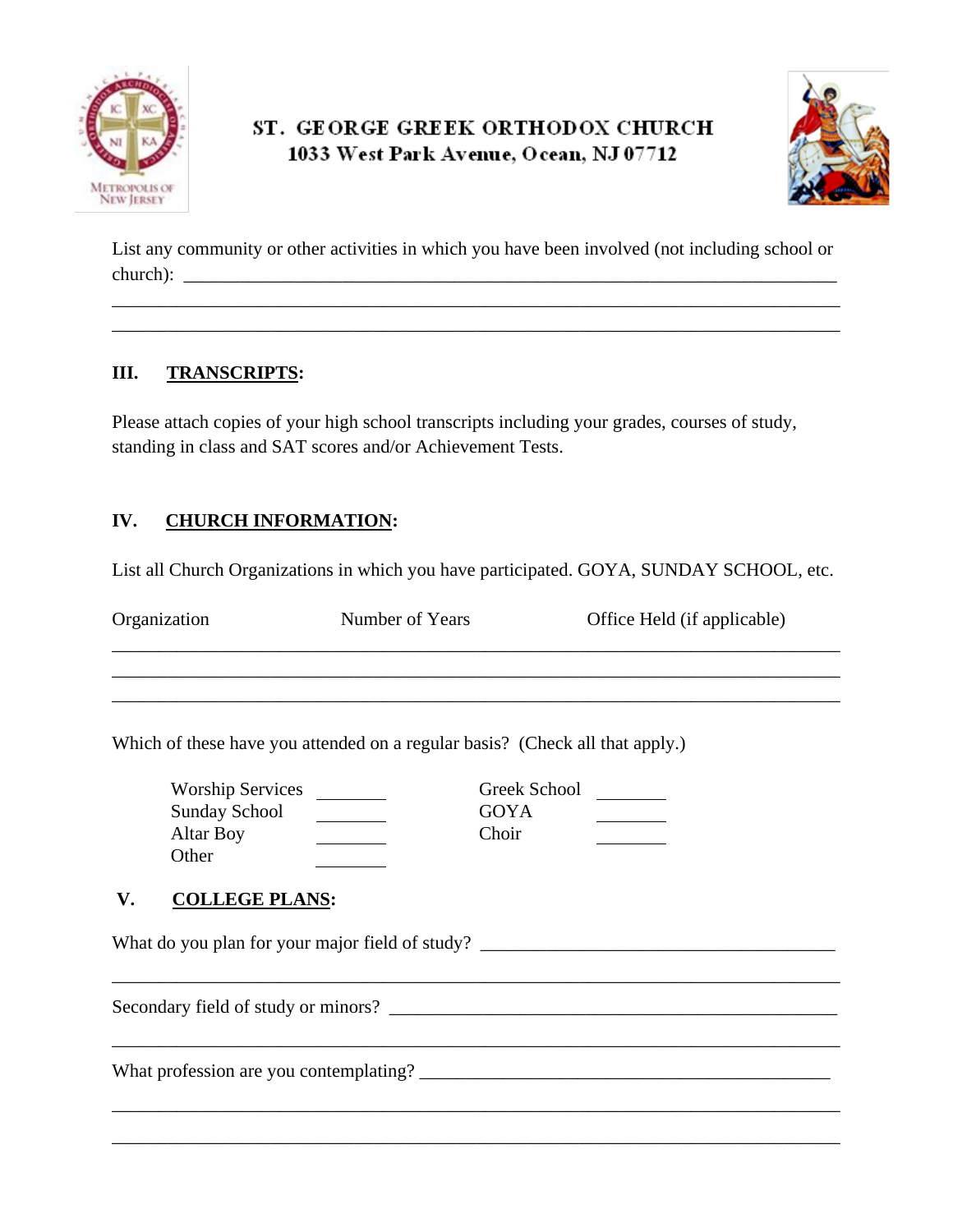



| Why are you contemplating this profession? |  |
|--------------------------------------------|--|
|                                            |  |

What college or university do you plan to attend? \_\_\_\_\_\_\_\_\_\_\_\_\_\_\_\_\_\_\_\_\_\_\_\_\_\_\_\_\_\_\_

Why?  $\frac{1}{\sqrt{1-\frac{1}{2}}\sqrt{1-\frac{1}{2}}\left(\frac{1}{2}-\frac{1}{2}\right)}$ 

#### **FINANCIAL CONSIDERATIONS:** VI.

| What are your anticipated yearly college costs? |                 |  |
|-------------------------------------------------|-----------------|--|
| Tuition:                                        | Transportation: |  |
| Room and Board:                                 | Other:          |  |
| <b>Books:</b>                                   |                 |  |
|                                                 |                 |  |

How do you plan to finance your college education? (Be specific; loans, parents, etc.) \_\_\_\_\_\_\_

Please list any financial hardships that should be taken into consideration by the committee: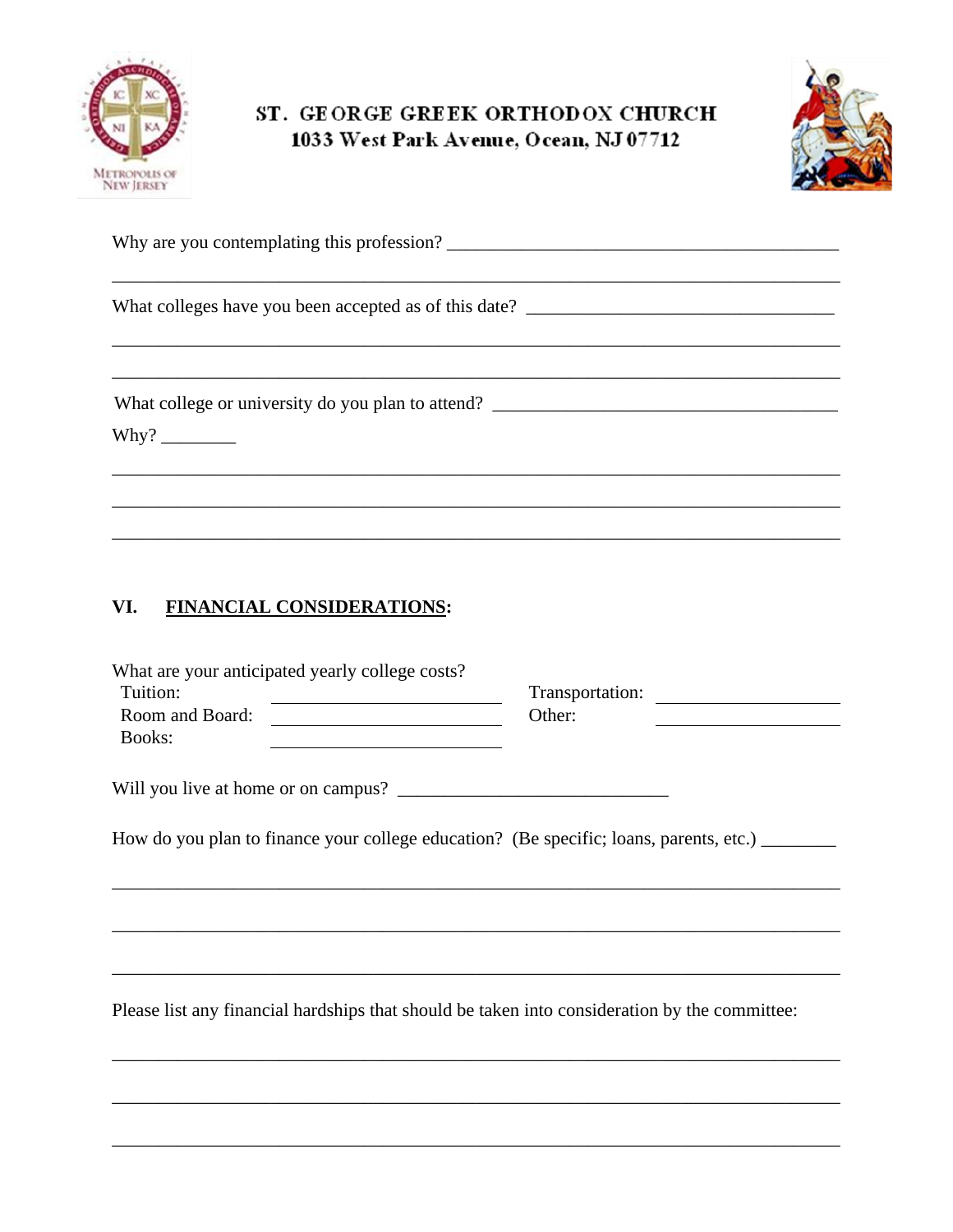



### **VII. RECOMMENDATIONS:**

Please list the names, positions, addresses, of three persons who would be willing and able to provide a recommendation for you. Two may be professional staff members from your high school or college. (You may attach their written recommendations)

| Name:     | Position: |
|-----------|-----------|
| Address:  |           |
| Phone No. |           |
| Name:     | Position: |
| Address:  |           |
| Phone No. |           |
| Name:     | Position: |
| Address:  |           |
| Phone No. |           |